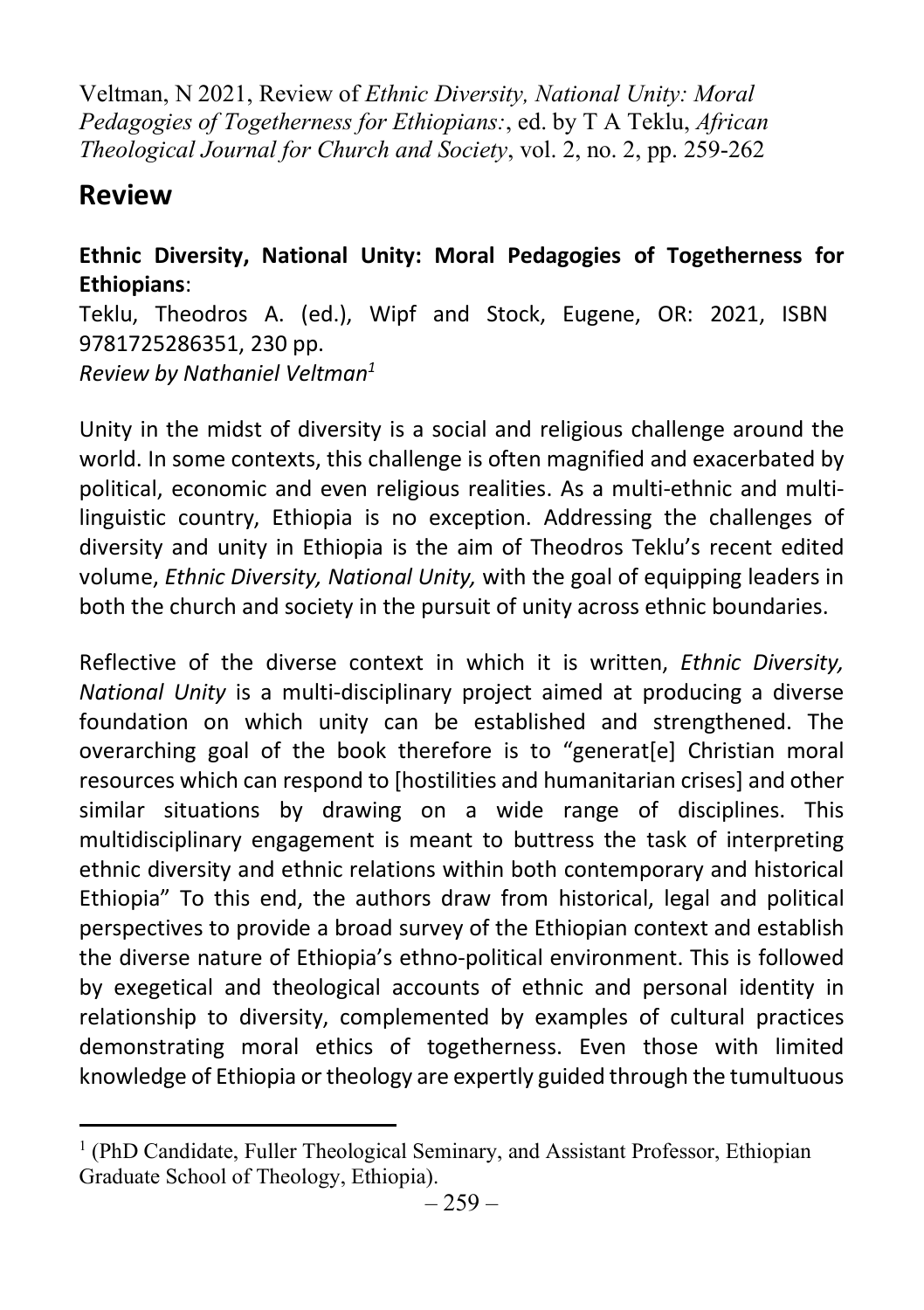terrain of the contested spaces of nationality and ethnicity. Altogether, the volume presents various building blocks for the foundation of national unity among ethnic diversity in Ethiopia.

The book is divided into four parts. Part I provides a survey of the contours and nuances of the Ethiopian context. Here, Teklu highlights both historical and current dynamics of ethnic violence and the politics of "the hatred of an enemy", as conceptualized by Carl Schmitt and Achille Mbembe, that has intensified ethnic tensions in Ethiopia. As a way forward, Teklu highlights essential considerations for successful cohabitation that emphasize the transformation and reform of both political and social institutions. Alongside this top-down approach is a recognition of the importance of bottom-up transformation, in which religious institutions play a vital role. The following chapters address various "moral-reserves" from which such religions institutions can encourage this bottom-up transformation.

Part II revolves around the historical, legal and contemporary political environments of Ethiopia. Afework Hailu considers the challenges of writing Ethiopian history, highlighting methodological deficiencies in historical accounts of Ethiopia that accentuate ethno- and Ethio-nationalist biases. The result is a need for "a balanced approach in handling historical narratives" of Ethiopia and its people. Fasil Nahum broadens historical considerations of Ethiopian past towards the present with insights from a legal perspective. Here, too, the dynamics of ethnicity and diversity are at play within Ethiopia's constitution and ethnic-based federalism. Nahum ultimately calls for a balance between justice (legal) and reconciliation (extra-legal) and acknowledges the need for greater enforcement of justice in the current Ethiopian context to restore this balance after embracing an approach of reconciliation. These historical and legal perspectives are complemented by Sara Abdella Kedir's exposition of the interplay between "the practices of use of digital media, the practices of internet governance and those of the politics of ethnic identity" (94). Rather than providing an answer to the question of how Ethiopians can live together while embracing diverse ethnic loyalties, Kedir argues that any path forward must take seriously the digital spaces that Ethiopians occupy and attend to the moral signposts that illuminate these digital spaces.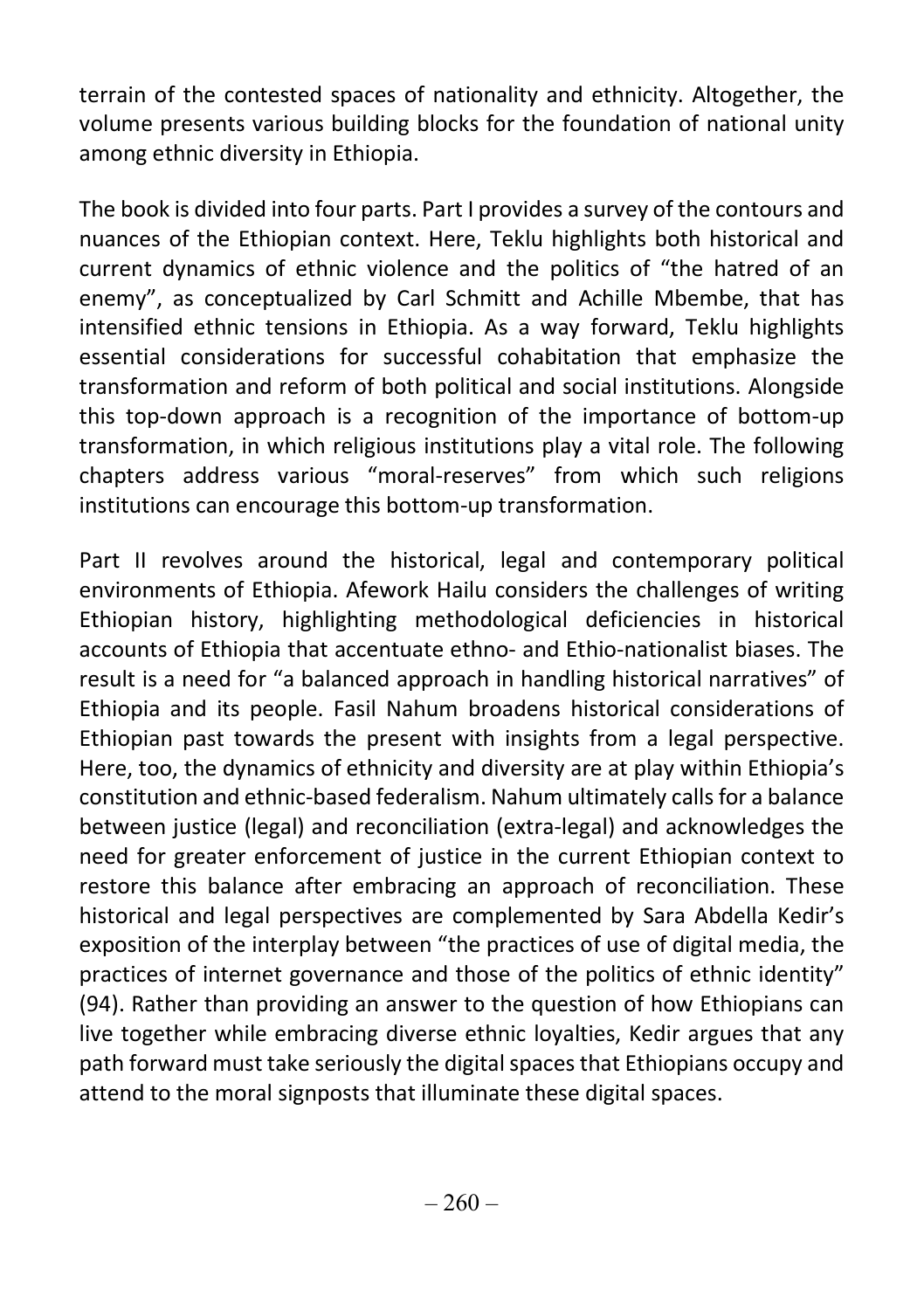Employing theological and biblical exegesis, Part III elucidates scriptural resources for unity and diversity. Daniel Assefa Kassaye (Abba) examines the importance of narratives in both the Old and New Testaments, demonstrating their use and relevance to understanding identity in relation to diversity and unity. He concludes that stillness and silence are necessary prerequisites for a deeper understanding of identity, unity and diversity. This analysis is accompanied by an ethnic reading of Paul and his epistle to the Galatians. Nebeyou Alemu articulates a "Christian" identity in Galatians and reads such through the lens of contemporary Ethiopian context, suggesting that Galatians can be read both spiritual (as it has traditionally been approached) and socially. Such a reading embraces the concrete realities of both the reader and the biblical context, producing moral resources for daily life in the midst of ethnic diversity and challenges to unity.

Finally, Part IV examines theological and cultural resources for togetherness through the lens of self and the other. Youdit Tariku Feyessa articulates "A Perichoretic Imagination of Moral Responsibility" by examining the "Ethnic Other" as the "Neighbor". Such an imagination joins together justice and love to serve as the well-spring of embracing the ethnic other and supplies "a model of repentance, forgiveness, reconciliation, and directing to a new beginning of hope for peaceful co-existence" (154). In the realm of politics, Samson Tadelle Demo engages Hans Urs van Balthasar's concept of kenosis to explicate the morality of homo kenosus as embodied in Christ. Here, too, Ethiopians (and all readers) are presented with a moral ethic that provides a challenge for alternative living and the tools for embracing such lifestyle. Opportunities abound for cultural practices to embody a moral ethic that bridges the chasm of ethnic division, and Setargew Kenaw explicates the rite of "footwashing" as such "as a symbol of epistemic and moral humility" (197). With such an example, readers are given insights into the ways that cultural practices, especially those embraced by religious-based educational institutions, can serve a medium through which Ethiopians can demonstrate love for one's neighbor across ethnic lines. Nishan Cheru Degaga draws all of this together a final chapter that expounds on the Christian moral responsibility to embrace the ethnic other. Through an examination of Miroslav Volf's Exclusion & Embrace and Emmanuel Katongole's Mirror to the Church, readers are afforded insights into the moral resources for a Christian responsibility of embracing the ethnic other.